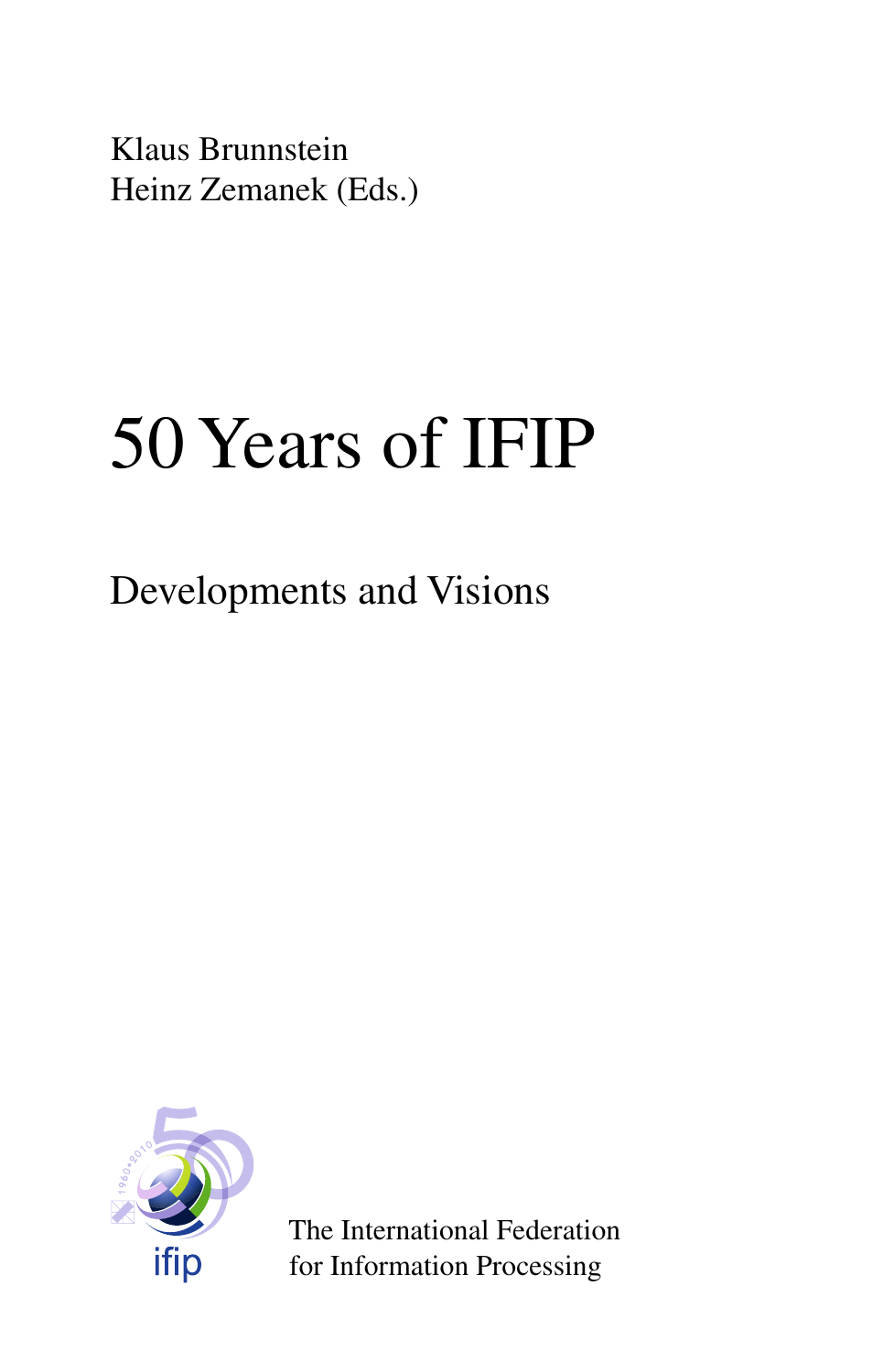Volume Editors

Klaus Brunnstein Hamburg, Germany E-mail: brunnstein@informatik.uni-hamburg.de

Heinz Zemanek Vienna, Austria E-mail: zemanek@ict.tuwien.ac.at

ISBN 978-3-901882-43-2

© International Federation for Information Processing 2011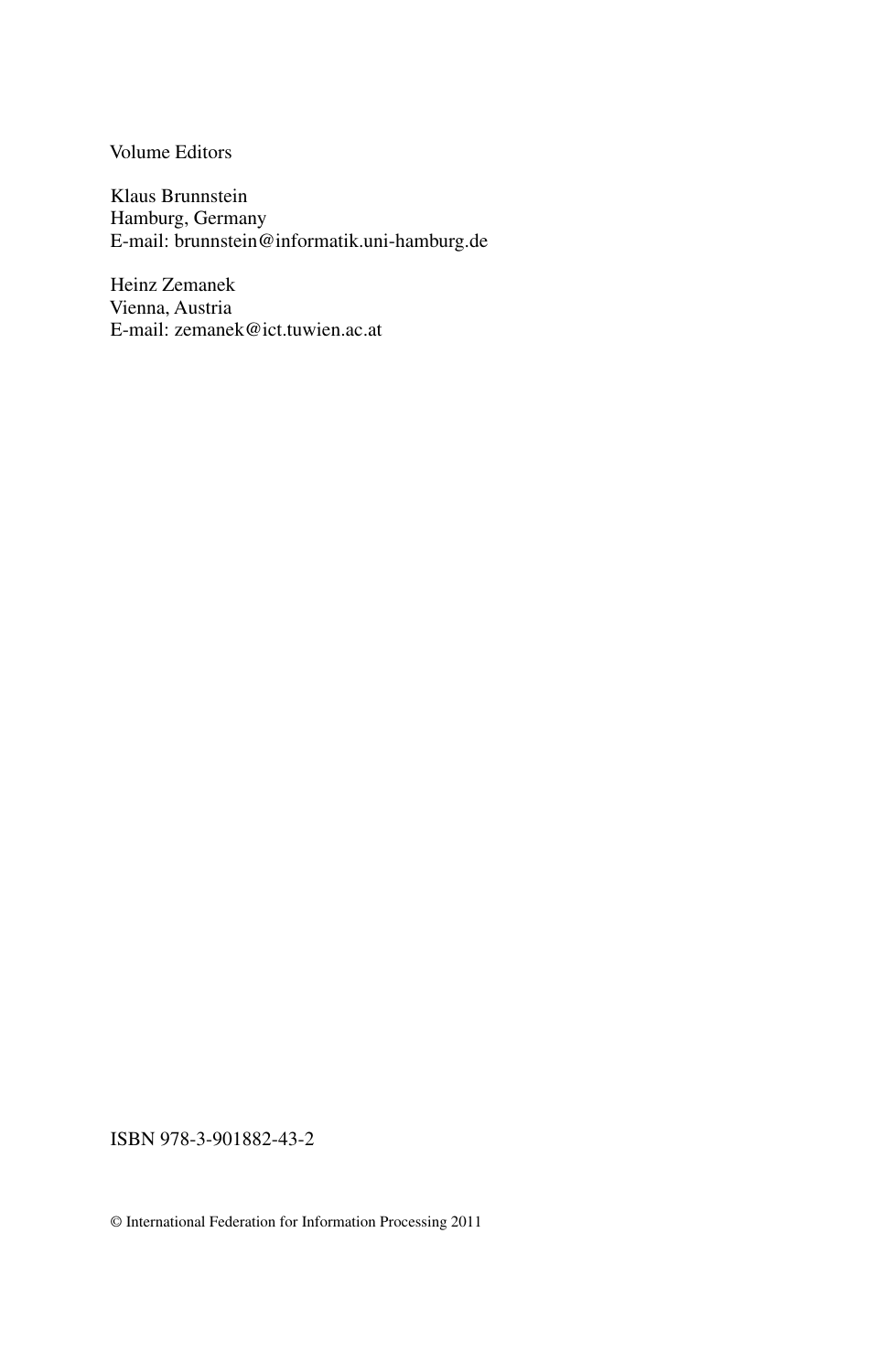# **IFIP 50**th **Birthday**

A "round birthday" of a federation is a good reason to celebrate; but even more it is an opportunity to consider the past and the future, to study the circumstances under which the federation was created/started and in which way the different aspects and situations have changed so that new perspectives are to be considered, new efforts and "tools" are to be created. In order to immediately switch from generalities to our subject, so close to our hearts, I choose the biggest change in those 50 years, a change which we have created ourselves: the change from the isolated computer to the computer network, the creation of World Wide Webs. The computer user is no longer forced to concentrate his attention to his machine – he is invited to use his processing machine for communication, to make use of any application from partners all over the world and of the stored information available in all the storage units connected over all continents.

This situation asks us, for instance, whether the IFIP Congress shall be continued in its traditional form. By the way: to my regret organizers have often renamed the IFIP Congress as "World Computer Congress" as if IFIP was no longer the main supporter of the event. No, we have not given up the responsibility for it, we vote for the place and the organizer. But is the get-together in our days in the same nature as ICIP 1959 or IFIP Congress 1962?

Fifty years ago the congress could cover the subject "computer" and could attract almost all of the great magicians of the new field. You could, as a participant, talk to each of them in the corridors, you heard their contributions and you soon had those contributions in your hands: the proceedings were the best documentation of the international, global progress of information processing, of its history.

Today you can call up all of the authors on the screen of you computer, not just the one paper they would read before the congress. You have their life work at your disposal and your problem now is the quantity of authors and papers, to find what you are looking for or to discover the new line of development which might help you.

I just called the cream of our field "magicians." This is justified. Which other field can present a progress of the essential parameters with a factor of a thousand every 20 years? We have done that – admittedly with the help of our colleagues in the field of electrophysics – three times already and I can see no reason why this should not happen again more than once. If the present chip cannot keep up with this triumph, we will turn from the wire (that got too thin) to light and quantum physics.

My first computer had a poor 15 storage cells. Today you can get four megabytes for  $8 \infty$  or  $8$ . Storage is no problem except to find what you search for. Parallel processing increases the power of our system and if you need more, you let computers run in parallel, maybe half of them on a different continent.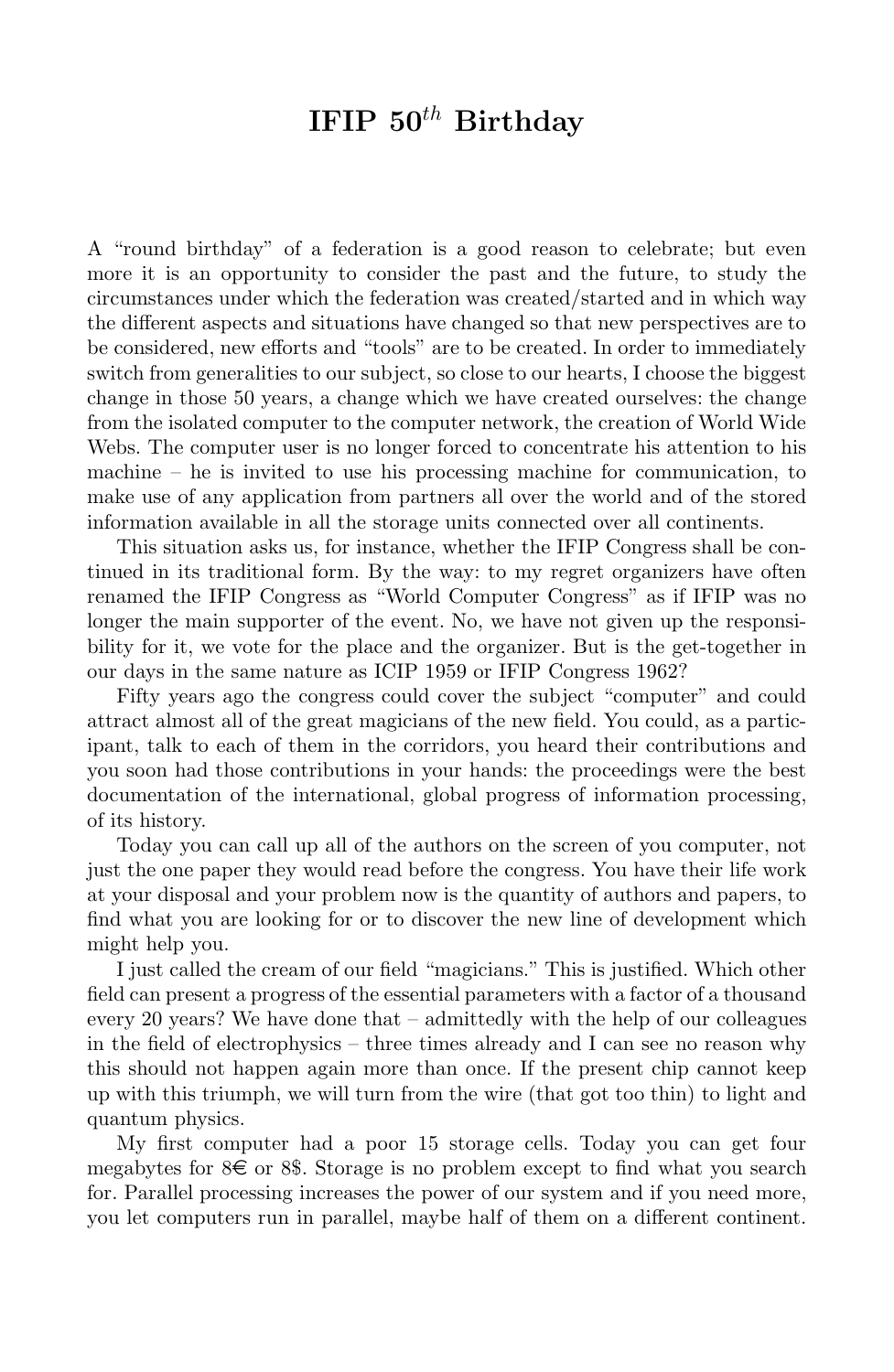Because we have included teleprocessing in our systems and our limitation there is speed of light.

We are magicians. But even magicians remain human beings, limited and error-prone, not always realizing that they have lost orientation. Their achievements depend also on the quality of their language. And language, in the world of today, is underestimated on all levels, from children to public speakers.

My first transistorized computer in the mid-1950s was built and run by a team of seven people. The team knew everything about our machine. Today, if you want to have all the people together who know everything about your laptop, you had better hire one of the top sport arenas. And the discussions between the groups of specialists suffer from both the isolating differences of the group languages and the diminishing mastering of the general language. Sure, our language is English and many English terms are used in all other languages. But many of our ultimate customers are not specialists and the culture of highlanguage explanations is as important as 50 years ago. Moreover, our field is guilty of a good part of the flooding of other languages with English words.

Which consequences does this flood of developments have for IFIP and the IFIP Congress? Are we watchful enough to recognize changes and to transfer them into new ideas on how to run IFIP? How do we attract the key scientists of our field? How do we get 5,000 participants as I had in Stockholm 1974?

Indeed, we have many reasons to consider new perspectives, not merely as a side effect but as a main task – realization included.

December 2010 Heinz Zemanek IFIP President 1971–1974 IFIP Historian Emeritus Professor, Technical University of Vienna, Austria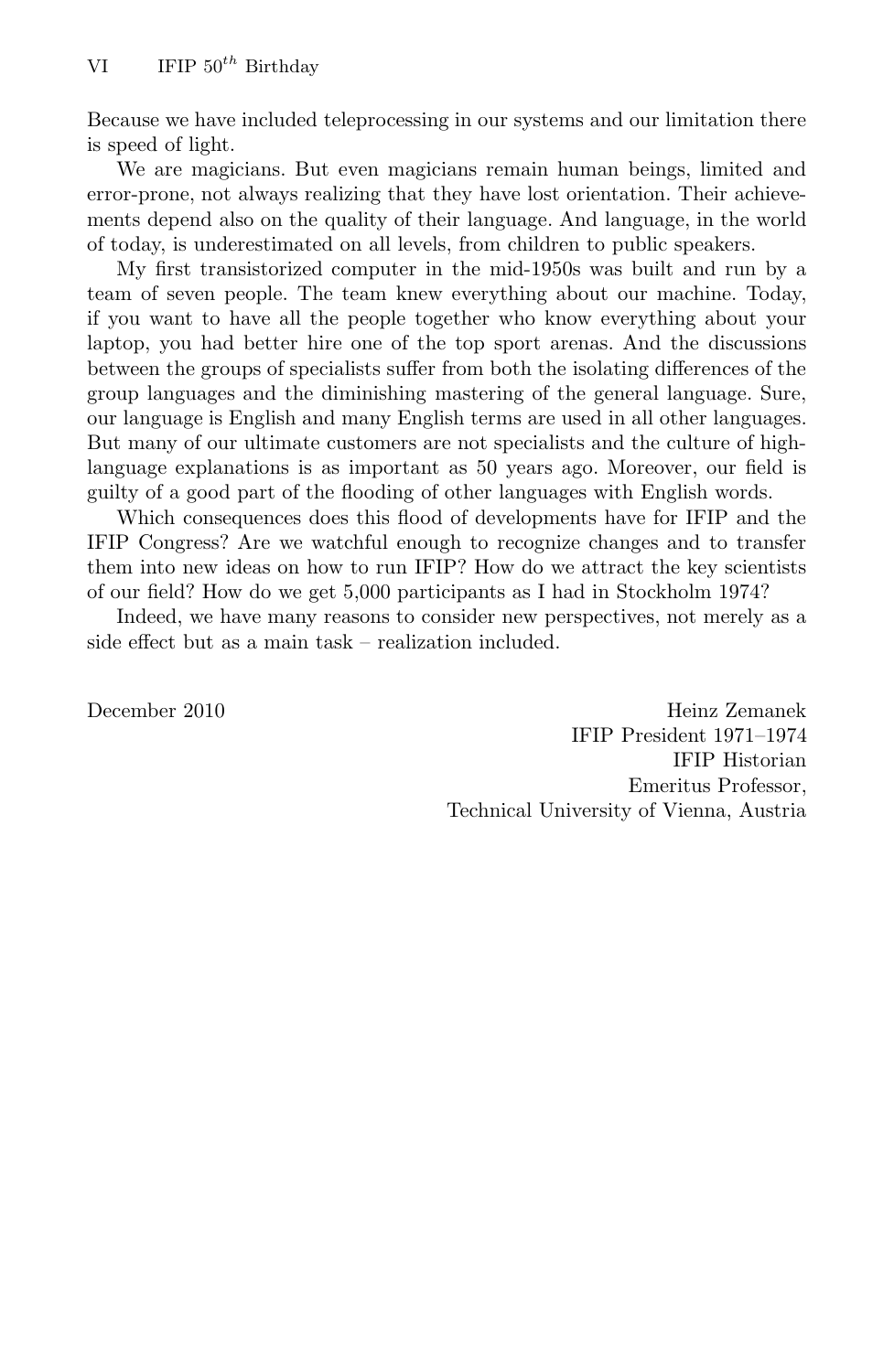## **Preface**

The mission of this book is to report where IFIP stand in the  $50<sup>th</sup>$  year of its existence, and how IFIP developed until 2010. This is the fourth book in a series of status reports which have so far been edited by Heinz Zemanek, IFIP Historian and Honorary Member, published at specific intervals:

- **–** Reporting the status after 10 years, Heinz Zemanek edited the book The Skyline of Information Processing, published in 1972 by North Holland
- **–** Reporting the status after 25 years, Heinz Zemanek edited the book A Quarter Century of IFIP: The IFIP Silver Summary, covering the proceedings of the 25th Anniversary Celebration of IFIP in Munich, March 1985, published 1986 by North Holland
- **–** Reporting the status after 36 years, Heinz Zemanek edited the book 36 Years of IFIP, published 1996 by IFIP Secretariat (IFIP Press)

This fourth report stands on the shoulders of its predecessors and summarizes where IFIP stands in the 50th year of its existence, how the IFIP Organizing and Technical Committees developed in the last few years, including some arguments about successes and problems. A special part is dedicated to the 21st IFIP World Computer Congress 2010 which was the major event to commemorate IFIP's  $50^{th}$ anniversary. Future plans and "visions" are described by Leon Strous, who took over the presidency in 2010 and who will lead IFIP in the next few years.

In the age of the Global Information Society, IFIP strongly supports open availability of scientific and technical information. Consequently, this book is available both in printed form (published by IFIP press at IFIP secretariat in Laxenburg, Austria) AND from IFIP's Digital Library (available from the IFIP website).

Finally, the editors wish to thank all those who have contributed to this book, especially present and past IFIP office holders, present and past chairs of IFIP Technical Committees and Working Group chairs. In addition, we wish to express our gratitude to Augusto Casaca, Chair of the International Program Committee, and Nick Tate, Chair of the Organizing Committee of the IFIP World Computer Congress 2010 in Brisbane. And last but not least, the editors wish to thank Eduard Dundler, IFIP Secretary General, for his strong support.

December 2010 Heinz Zemanek IFIP Historian, Past President Technical University of Vienna, Austria Klaus Brunnstein IFIP Historian, Past President University of Hamburg, Germany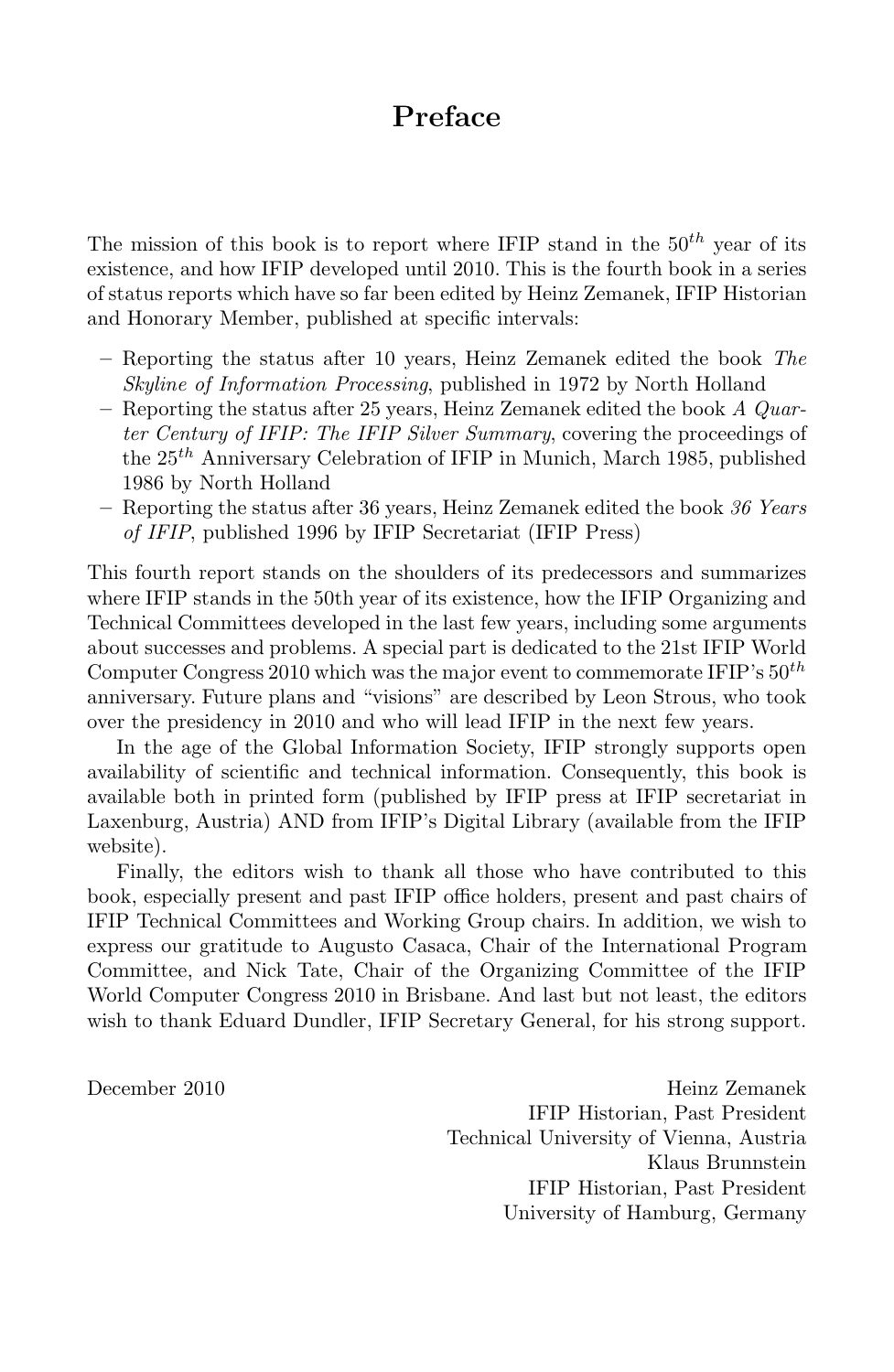# **Table of Contents**

# **Introduction**

| Klaus Brunnstein                                                                                                                        | $\mathbf{1}$ |
|-----------------------------------------------------------------------------------------------------------------------------------------|--------------|
| <b>Officer Reports</b>                                                                                                                  |              |
| Peter Bollerslev (Past President)                                                                                                       | 8            |
| Walter Grafendorfer (Past President)                                                                                                    | 14           |
| Appendix 1: IFIP-TC9 Statement Concerning the Inadvisability of<br>National Identification Schemes (NIDS) as an Anti-terrorism Security | 19           |
| Appendix 2: UNESCO - IFIP World Computer Congress 2002 Youth                                                                            | 21           |
| Report of the 14th IFIP President: August 2002 to August 2007<br>Klaus Brunnstein (Past President)                                      | 23           |
| Reflections on My Term as President of IFIP: August 2007 to<br>Sebastiaan (Basie) von Solms (Immediate Past President)                  | 34           |
| Roger G. Johnson (Past Honorary Secretary 1999–2010)                                                                                    | 37           |
| Dipak Khakhar (Past Honorary Treasurer 1988-1998)                                                                                       | 45           |
| Klaus Brunnstein, Augusto Casaca, and Nick Tate                                                                                         | 52           |
| Appendix: Gunyah of Historical Artefacts, Handbook of Exhibits                                                                          | 57           |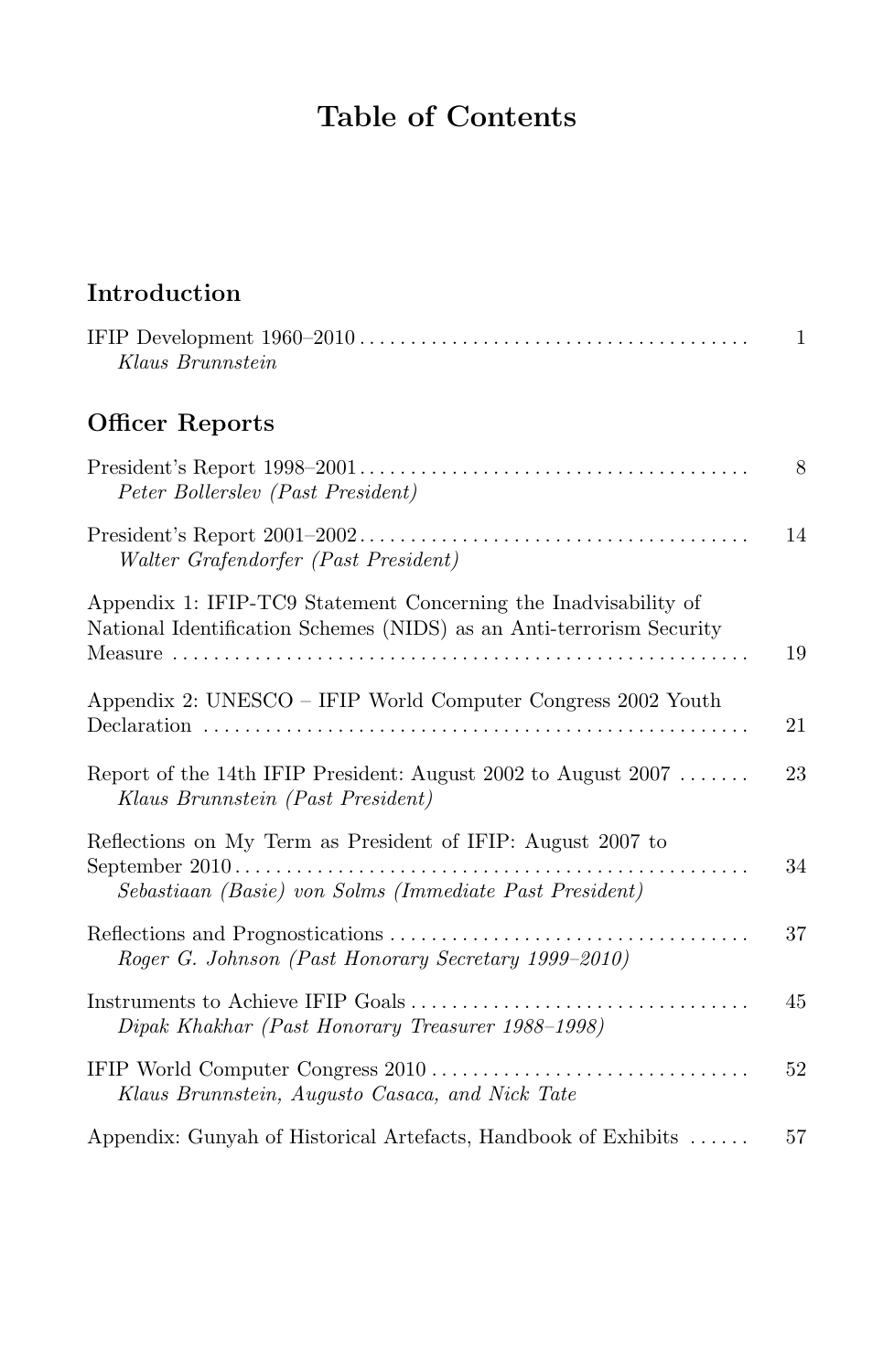# **Technical Committee Reports**

| History of TC 1: Foundations of Computer Science<br>Jozef Gruska                                                            | 72  |
|-----------------------------------------------------------------------------------------------------------------------------|-----|
| TC 2: Software: Theory and Practice (Status Report)<br>Klaus Brunnstein                                                     | 77  |
| Deryn Watson                                                                                                                | 81  |
| TC 5: Computer Applications in Technology: A Short History<br>Theodore J. Williams, Guy Doumeingts, and Erich Neuhold       | 100 |
| Elie Najm, Marco Conti, Ana Pont, Josep Sole-Pareta, and<br>Winfried Lamersdorf                                             | 107 |
| 50 Years of IFIP: A Very Personal and Highly Subjective View by a<br>Otto Spaniol                                           | 116 |
| IFIP TC 7 Report: System Modelling and Optimization Reporting<br>Jacques Henry and Irena Laciecka                           | 122 |
| TC 8 Report: Information Systems: Yesterday, Today and Tomorrow<br>T. William Olle and Jan Pries-Heje                       | 128 |
| IFIP TC 9 Report: $1995-2010 - A$ Personal Account<br>Chrisanthi Avgerou                                                    | 135 |
| IFIP TC 10 Report: Computer Systems Technology<br>Bernhard Eschermann                                                       | 147 |
| IFIP Technical Committee 11: Security and Privacy Protection in<br>Kai Rannenberg, Basie von Solms, and Leon Strous         | 153 |
| TC 11: Security and Privacy Protection in Information Processing<br>Systems: Visions from the IT Engine Room<br>Leon Strous | 162 |
| IFIP Technical Committee 12 - Artificial Intelligence<br>Tharam Dillon                                                      | 166 |
| Human-Computer Interactions (IFIP TC 13): The First Twelve Years<br>Judith H. Hammond                                       | 175 |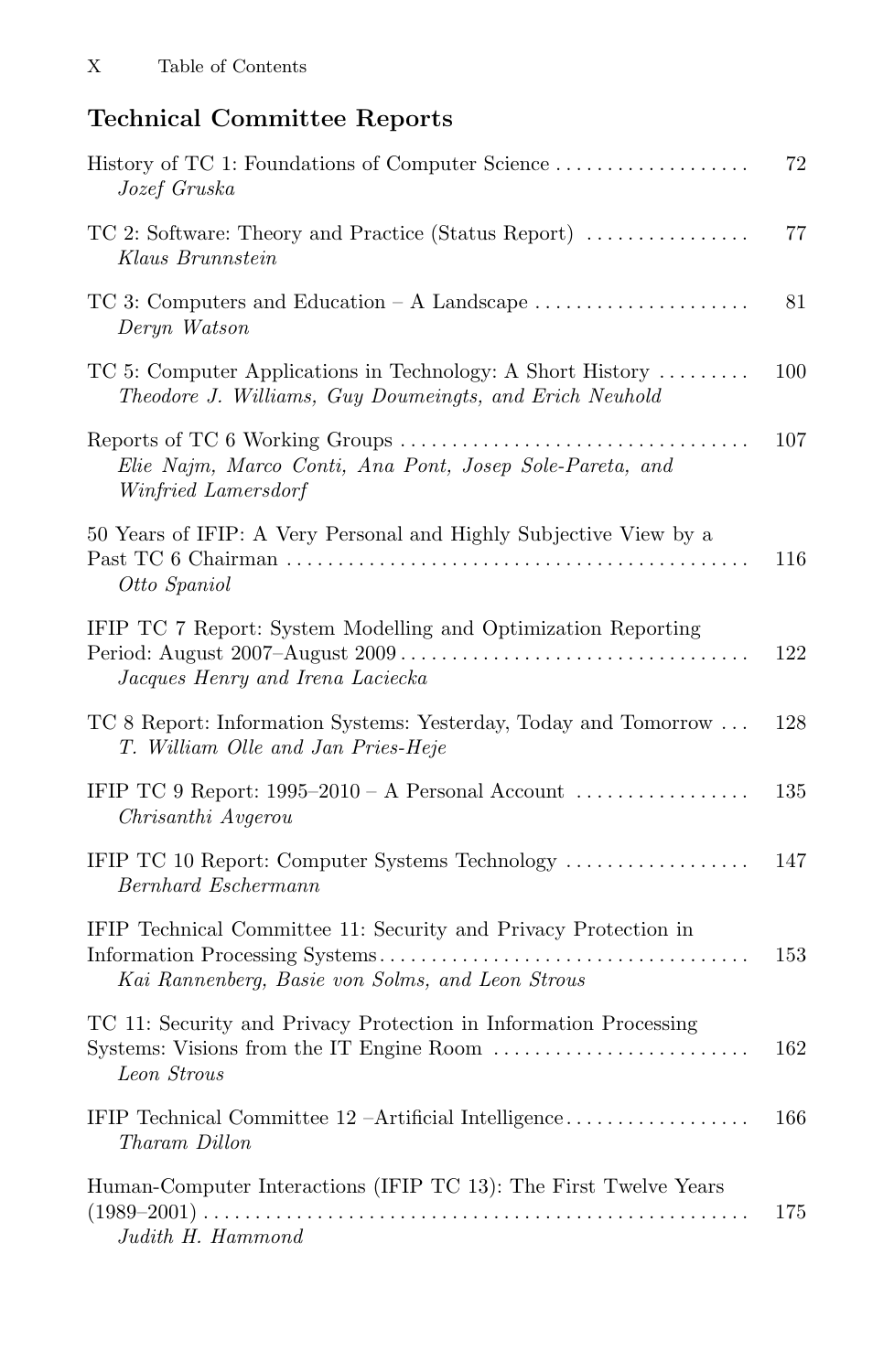| Technical Committee 13 on Human-Computer Interaction<br>Annelise Mark Pejtersen and John Karat | 181 |
|------------------------------------------------------------------------------------------------|-----|
|                                                                                                | 192 |
| The History of TC 14 on Entertainment Computing<br>Ryohei Nakatsu and Matthias Rauterberg      | 194 |
| Review and Visions                                                                             |     |
| 50 Years of IFIP: A Contribution to the Review<br>Heinz Zemanek                                | 206 |
| An Analysis of Some IFIP Developments and Structures:<br>Klaus Brunnstein                      | 208 |
| Leon Strous                                                                                    | 213 |
|                                                                                                | 219 |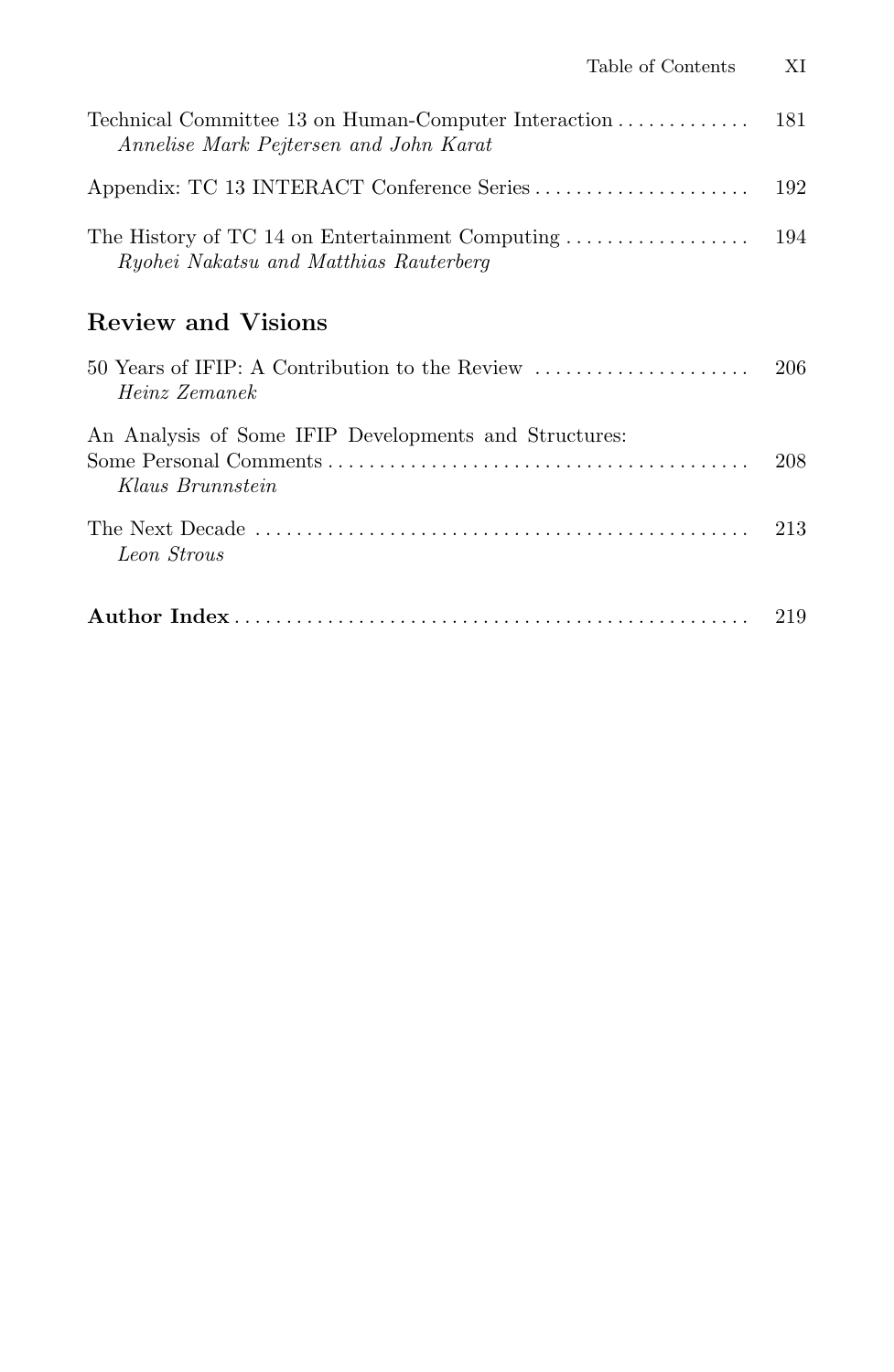### **The History of TC 14 on Entertainment Computing**

Ryohei Nakatsu<sup>1</sup> and Matthias Rauterberg<sup>2</sup>

<sup>1</sup> Interactive Digital Media Institute, National University of Singapore, Singapore idmdir@nus.edu.sg <sup>2</sup> Industrial Design, Eindhoven University of Technology, The Netherlands G.W.M.Rauterberg@tue.nl

**Abstract.** Entertainment computing is on its way getting an established research arena in industry and academia as well. To bring all the different contributing research communities together shared resources (e.g. email distribution list, conference series, and journals), organizational structures (e.g. special interests groups, technical committees, etc.) and unifying ideas are helpful. One unifying idea in this diverse community of entertainment researchers and developers might be a normative position to enhance human living through social transformation by entertainment technology.

**Keywords:** IFIP, TC14, Entertainment Computing.

#### **1 Introduction**

The advancement of information and communication technologies (ICT) has enabled broad use of ICT and facilitated the use of ICT in the private and personal domain. ICT related industries are directing their business targets to home applications. Among these applications, entertainment will differentiate ICT applications in the private and personal market from the office. Comprehensive research and development on ICT applications for entertainment will be of utmost importance for the promotion of ICT use in the home and other places for leisure. So far engineering research and development on entertainment has never been really established on large scale in academic communities. On the other hand entertainment related industries such as video and computer game industries have been growing rapidly in the past, and today the entertainment computing business does outperform the turnover of the movie industry. E.g., entertainment robots are drawing attention of young people; the event called Robo-Cup has been increasing the number of participants year by year. Entertainment technologies cover a broad range of products and services: movie, music, television TV (including upcoming interactive TV), video player, voice on demand VOD (including music on demand), computer game, game console, arcade, gambling machine, internet (e.g. chat room, board and card games, multi-user dungeon MUD), intelligent toy, edutainment, simulation, sport, theme parks, virtual reality, and upcoming service robots.

The field of entertainment computing focuses on users' growing use of entertainment technologies at work, in school and at home, and the impact of this technology on their behaviour. Nearly every working and living place has computers, and the

<sup>©</sup> IFIP International Federation for Information Processing 2011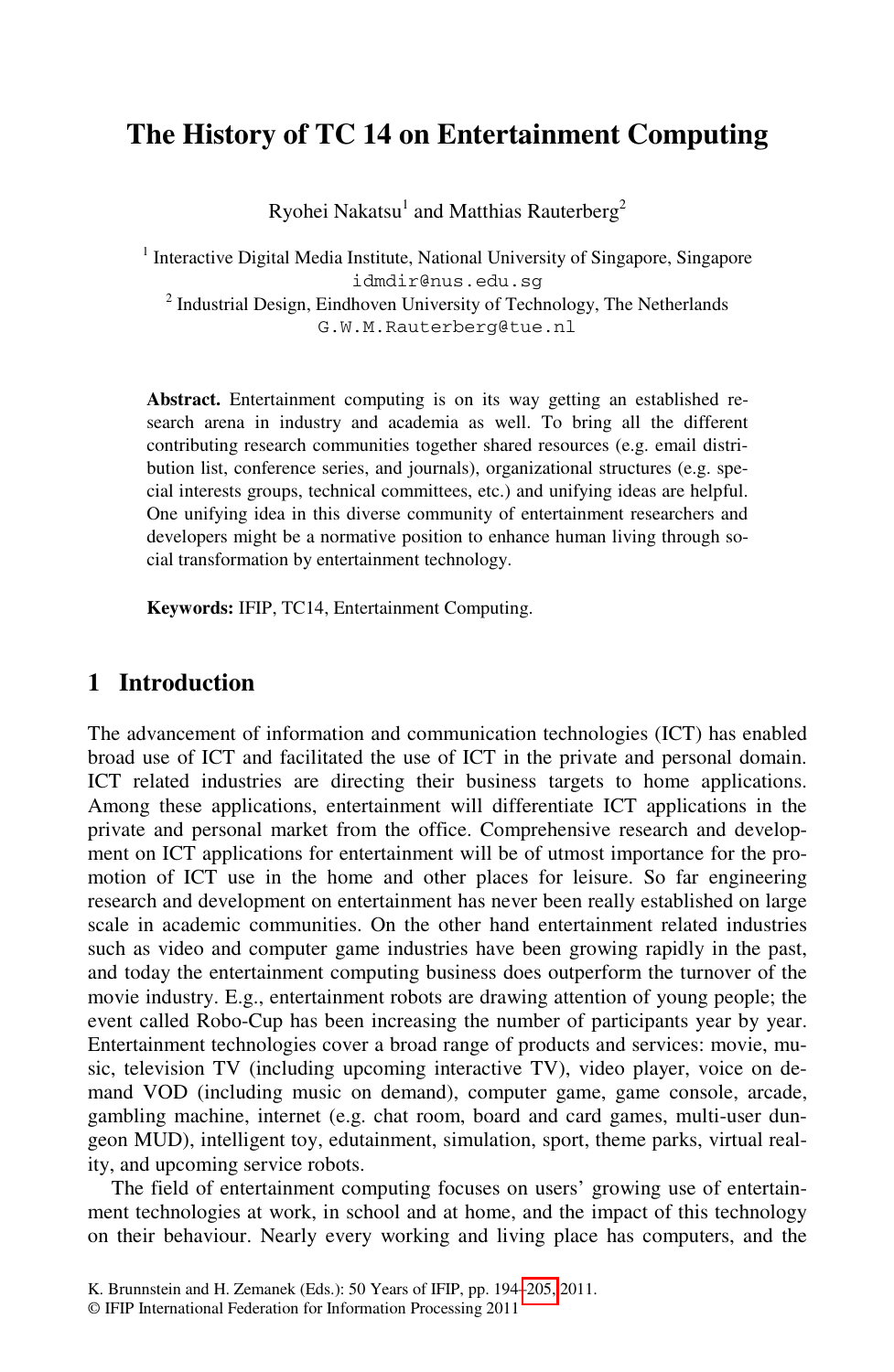great majority of children in industrialized countries have computers in their homes as well. All of us would probably agree that children need to become competent users to be prepared for life and work in the future. Especially children's increasing use of entertainment technologies brings with it both the risk of possible harm [1] and the promise of enriched learning, well-being and positive development [2].

The scope of the research and development arena 'entertainment computing' is obviously quite broad: computer, video, console and internet games; digital new media for entertainment; entertainment robots; entertainment technology, applications, application program interfaces, and entertainment system architectures; human factors of entertainment technology; impact of entertainment technology on users and society; integration of interaction and multimedia capabilities in entertainment systems; interactive television and broadcasting; methodologies, paradigms, tools, and software/hardware architectures for supporting entertainment applications; new genres of entertainment technology; simulation/gaming methodologies used in education, training, and research. A remaining question is how to bring these diverse communities together based on shared and hopefully unifying ideas? In [3] [4], [5] and [6] [7] we started to sketch the scene.

#### **2 Entertainment Computing and IFIP**

To address and bring up this new area of entertainment technologies it is important to build a good relationship among researchers and between academia and industries. Takahiko Kamae (Japan) initiated setting up a task force group for entertainment computing. The activities of this task force group had as a first and important result that in August 2000 the General Assembly of the International Federation for Information Processing (IFIP) and their Committee for Cooperation with Industries (CCI) approved of setting up a Specialist Group (SG16) on Entertainment Computing.

First of all, the major efforts of SG16 activities were directed toward demonstrating that the subject could be mature enough to attract the broad interest of ICT community. For this purpose a technical event, the first 'International Workshop on Entertainment Computing' (IWEC), was planned and IWEC Steering Committee members were appointed (Bruce Blumberg from MIT Media Lab, USA; Marc Cavazza from University of Teesside, UK; Jaap van den Herik from Universiteit Maastricht, Netherlands; Tak Kamae from Laboratories of Image Science and Technology, Japan; Donald Marinelli from Carnegie Mellon University, USA; Ryohei Nakatsu from ATR, Japan; Matthias Rauterberg from Eindhoven University of Technology, Netherlands; Demetri Terzopoulos from University of Toronto, Canada).

A first important opportunity came when IFIP Technical Committee on "Human-Computer Interaction" (TC13) kindly offered a time slot for an international panel on entertainment computing at the prestigious INTERACT 2001 conference held in Japan (Tokyo, July 2001). The IWEC Steering Committee decided to accept this kind offer to increase the presence of SG16 and IWEC. At the panel many conference participants showed interests in entertainment computing.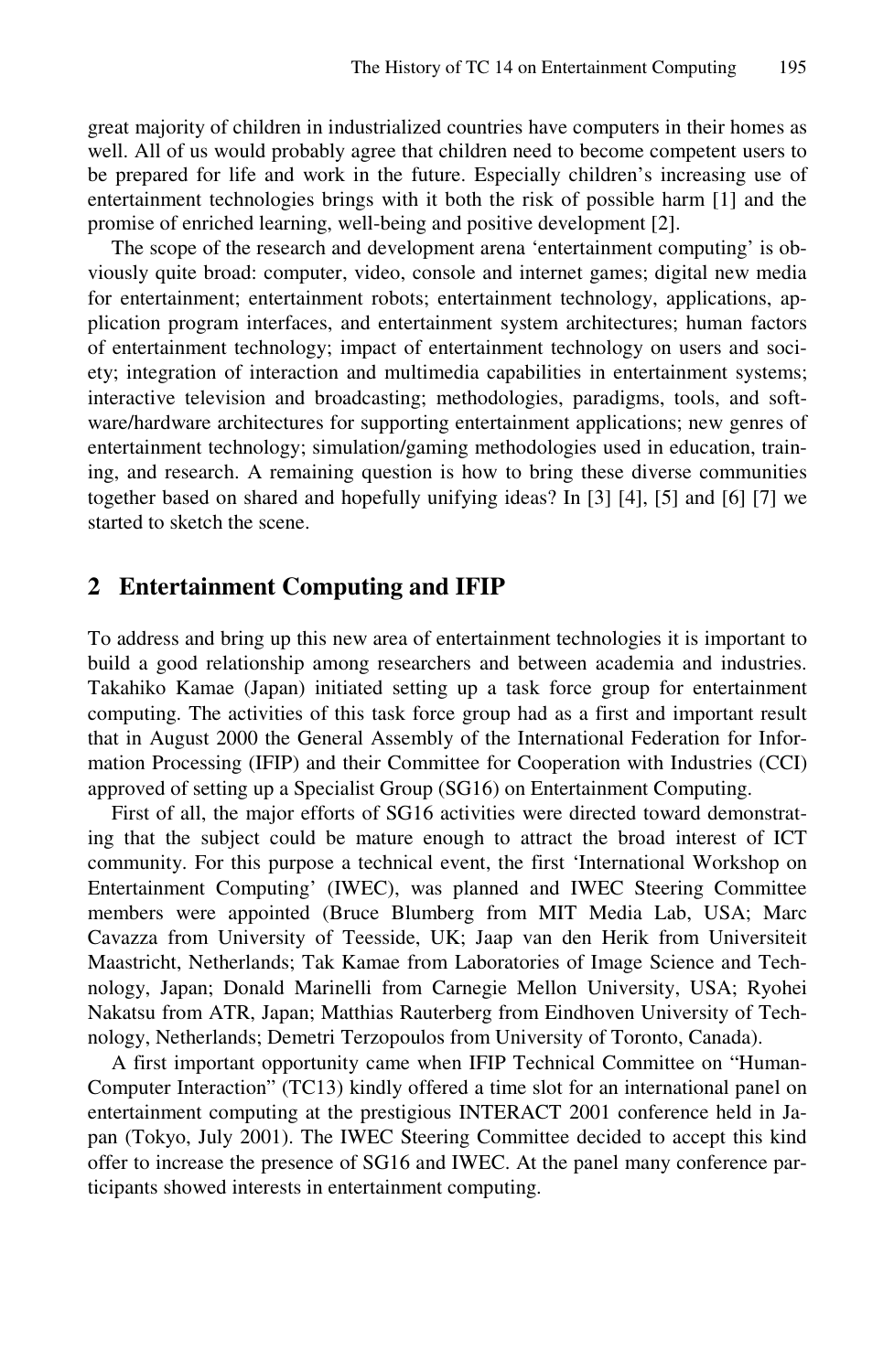#### **2.1 Conference Series**

In the year 2002 the first international workshop on entertainment computing (IWEC) was launched. IWEC 2002 was successfully held at Makuhari (Japan) on May 14-17, 2002. This workshop attracted over 100 participants and over 60 papers were published in the proceedings by Kluwer [8]. At IWEC 2002 were many high quality papers and several interesting technical demonstrations. In other words, evidences that entertainment computing is already an important technical area. At IWEC 2002 we had an extended SG16 meeting, and it was agreed unanimously that the formation of a new technical committee (TC) on Entertainment Computing should be proposed formally to IFIP at the General Assembly at Montreal in 2002.

Based on the success of IWEC 2002, SG16 organised the next event by upscale from workshop to conference: the 'International Conference on Entertainment Computing' (ICEC 2003), that was held on May 8-10, 2003 at the Entertainment Technology Centre at Carnegie Mellon University, Pittsburgh (USA). ICEC 2003 was also successful with more than 100 attendees, 20 highly selected papers, several prestigious keynote talks and invited panels. All the papers for ICEC 2003 have been accepted by ACM for inclusion in their ACM online digital library [9]. To complete the first around the world cycle "Japan-USA-Europe", the third International Conference on Entertainment Computing (ICEC 2004) was held in Europe at the Eindhoven University of Technology in September 1-3, 2004 [10]. This conference attracted 114 submissions of which 62 full papers. Around 150 attendees from academia and industry participated in this successful conference. Full papers, short papers, posters, system demonstrations, and exhibitions from industry were presented in several parallel sessions. The program included three well received keynote talks, three specially invited topic talks, and an outstanding super-chess contest organized by Jaap van den Herik (The Netherlands). ICEC 2005 was successfully organized at the Kwansei Gakuin University in Sanda (Japan) [11], ICEC 2006 at Microsoft Research and University of Cambridge in Cambridge (UK) [12], ICEC 2007 at Shanghai Jiao Tong University in Shanghai (China) [13], ICEC 2008 again at Carnegie Mellon University, Pittsburgh (USA) [14], and most recently ICEC 2009 at Conservatoire National des Arts et Métiers in Paris (France) [15].

Over the last years several conferences on similar topics are initiated by affiliated communities: ACM Singapore Chapter started the conference series "Advances in Computer Entertainment technology" (ACE), and the conference series on Digital Interactive Media in Entertainment and Arts (DIMEA); the Center for REsearch And Telecommunication Experimentation for NETworked communities started the international conference series on "Intelligent Technologies for Interactive Entertainment" (INTETAIN); other related conference series are Conference on E-learning and Games (EDUTAINMENT), European Interactive TV Conference (EuroITV), Conference on designing user experiences for TV, iTV and Internet TV (UXTV), and Fun and Games (FNG). Every year new events are coming up of which some getting established.

#### **2.2 Email Distribution List**

Having established successfully the conference series ICEC, we started an email distribution list to keep the community informed. The list has grown to about 2500 list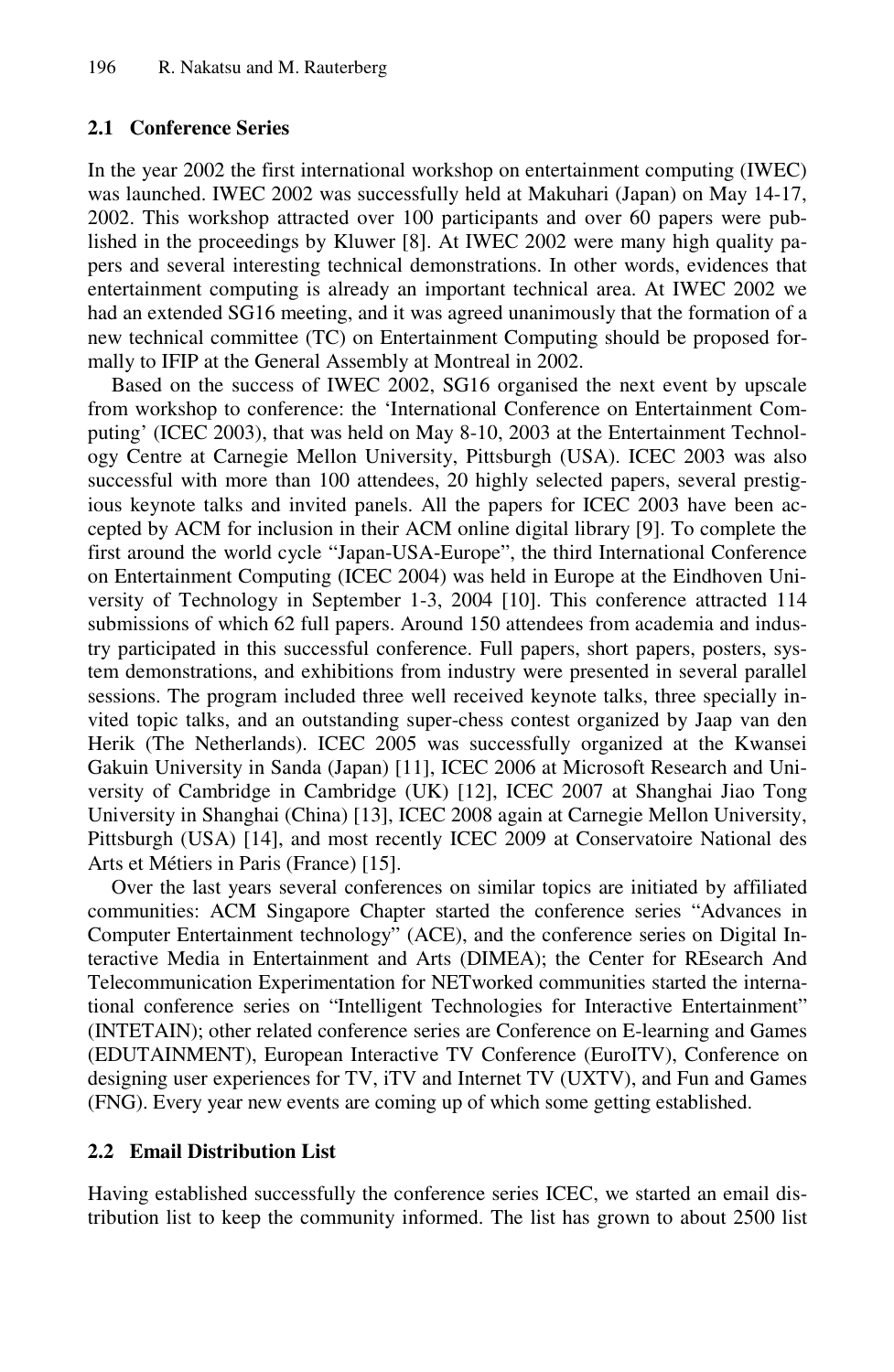members, tendency still growing [16]. The worldwide distribution of list members is about 20% America, 25% Asia, 35% Europe, and 20% industry and other organizations from all over the world. The community is actively using this list to post the latest news and announcements in the field of entertainment computing. In 2009 on average 15 postings are done per month [17]. This initiative is next to the IFIP ICEC Conference series another successful service to build up this new community. To support this aim in addition, a new technical committee started in the International Federation for Information Processing (IFIP).

#### **2.3 Technical Committee and Working Groups**

In 2002 IFIP approved establishing a specialist group on entertainment computing (SG16). Showing success and sufficient potential for growth, IFIP approved in August 2006 the upgrade from specialist group to a full-fledge technical committee [18, 19]. It was a major achievement to get the official recognition and support of IFIP for this upcoming area of Entertainment Computing. TC14 has by now 24 national representatives of IFIP member countries around the globe, and is organized in seven different working groups active which are shortly described below.



**Fig. 1.** The birthday picture of TC14 (from left to right: Prof. Mikio AOYAMA, IPSJ representative; Dr. Benjamin SALEM, TC14 Secretary; Prof. Ryohei NAKATSU, TC14 chair; Prof. Tadao SAITO, IFIP GA Member Japan; Prof. Klaus BRUNNSTEIN, former IFIP President)

*Digital Storytelling:* Storytelling is one of the core technologies of entertainment [20]. Especially with the advancement of ICT, new type of entertainment called video games has been developed where interactive story development is the key that makes those games really entertaining. At the same time, it has not been studied well what is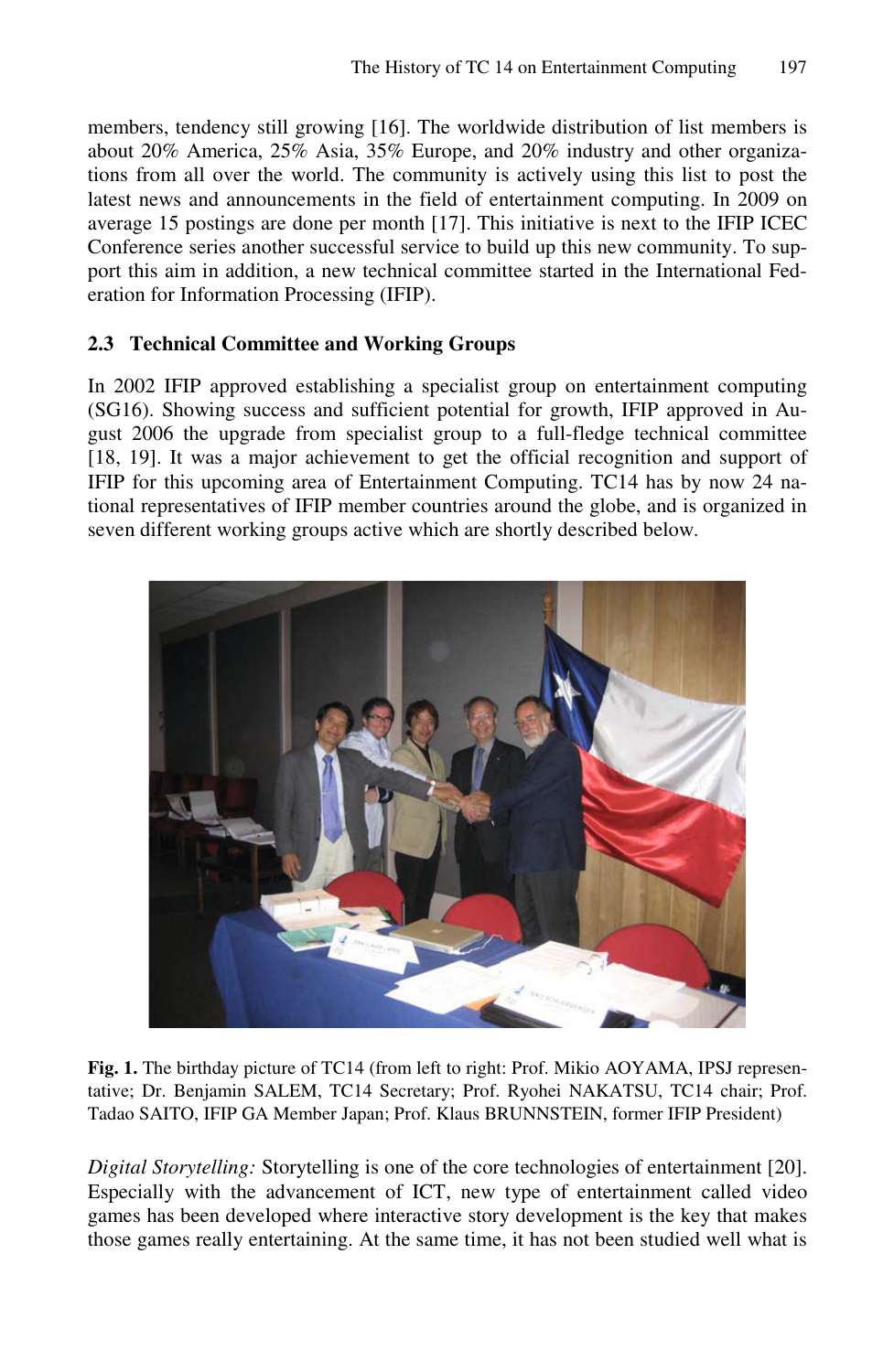the difference between the interactive storytelling and the conventional storytelling. Also as the development of interactive storytelling need a lot of time and human power, it is crucial to develop technologies for automatic or semiautomatic story development. The objective of this working group is to study and discuss these issues.

*Entertainment Robot:* Robot is becoming one of the most appealing entertainment technologies [21, 22]. New entertainment robot and/or pet robot are becoming popular [23]. Also, from a theoretical point of view, compared with computer graphics based characters and animations, robots are an interesting research object as they have a physical entity [24-26]. Taking these into considerations, at the SG16 annual meeting in 2004 it was decided that a new working group on entertainment robot has to be established.

*Theoretical Basis of Entertainment:* Although there are huge entertainment industries already such as video games, toys, robots, etc., little academic interest has been paid on such questions as what is the core of entertainment, what is the technologies that would create new entertainment [27], and how the core technologies of entertainment can be applied to other areas such as education, learning and so on. The main objective of this working group is to study these issues [4, 28-30].

*Games and Entertainment Computing:* This working group focus on the research and development of computing techniques for the improvement of computer games and other forms of computer entertainment [31, 32]. The scope of this working group includes, but is not limited to the following applications, technologies and activities. Applications are: Analytical games (e.g., chess, Go, poker [33]); Consumer games (e.g., action games, role-playing games, strategy games; mobile games (e.g., mobile phones, PDA's) [34]; interactive multimedia (e.g., virtual reality, simulations); and technologies: Search techniques, machine learning, reasoning, agent technology [35], and Human-Computer Interaction [36, 37].

*Social and Ethical Issues in Entertainment Computing:* The aims of this working group are to foster the ethical design, development, implementation, applications and use of entertainment computing [38, 39]; to encourage surveys and studies on social, ethical and cultural aspects of entertainment computing [1, 2, 40, 41]; to develop methodologies for studying social, ethical and cultural implications of entertainment technology; and to establish a global platform for interaction, exchange, joint initiatives and co-operation between such groups as: The end users of entertainment computing, industrial developers and designers of entertainment computing, policy, decision making, social and consultative bodies, academics and scientists. This working group explicitly cares about the position of and the potentials for, vulnerable groups such as children, the less-educated, disabled, elderly and non-employed people, cultural minorities, unaware users and others [42].

*Interactive TeleVision (ITV)*: The aims of this working group are promoting visibility and increasing the impact of research and development in the ITV field [43, 44]; to bring together interdisciplinary approaches to ITV research and development issues (e.g. content production, computer science, media studies); to encourage cooperation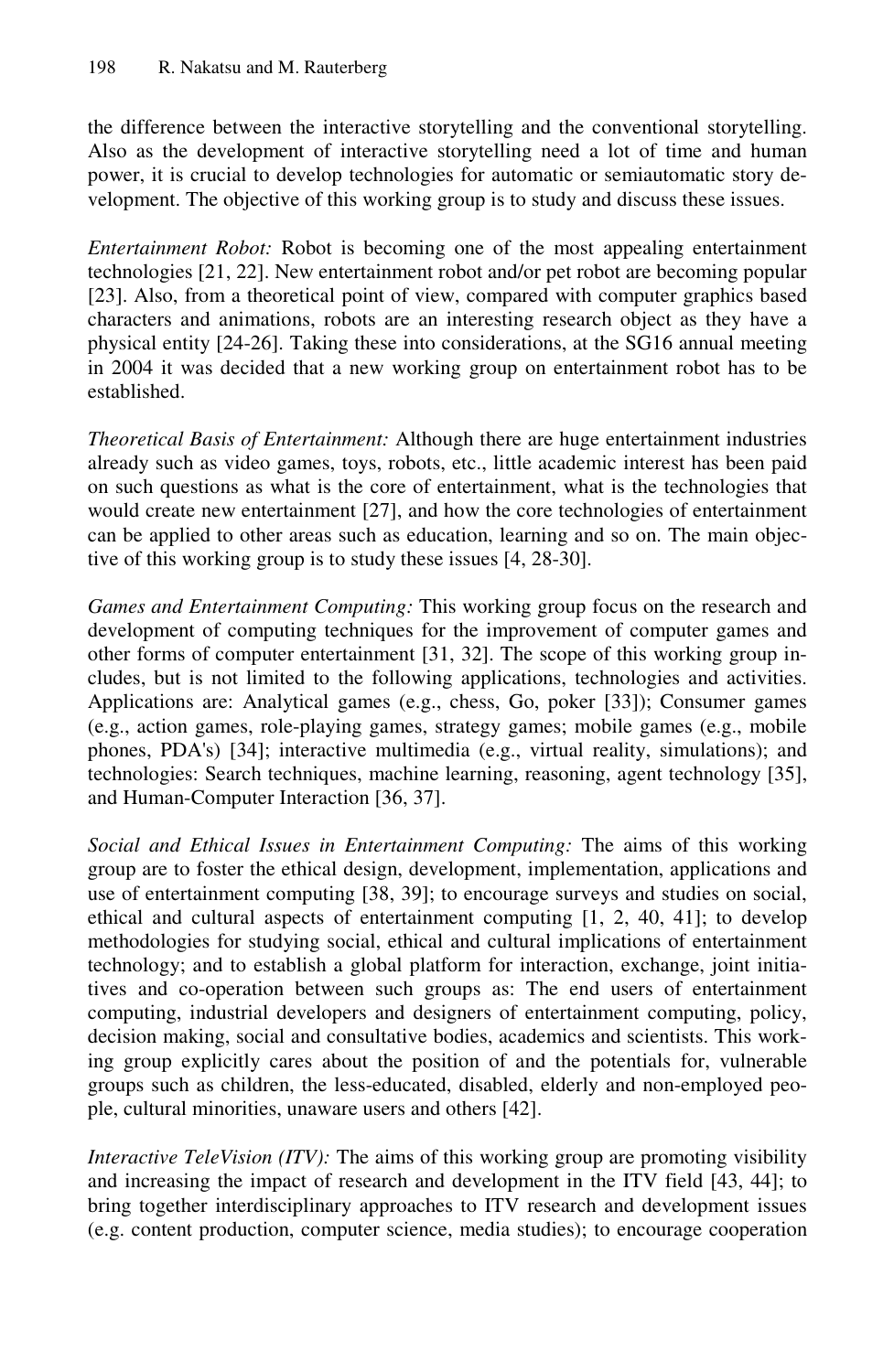between researchers and other established bodies and organizations, through the development of joint project proposals; and to facilitate the development of suitable academic and practical teaching programs. Research fields cover alternative content distribution (mobile TV, peer-to-peer TV, IPTV); interactive storytelling, user contributed content; interactive and personalized advertising systems; applications for t-commerce, t-learning, t-health, entertainment; ethical, regulatory and policy issues; interoperability of middleware, standards, multimedia metadata; authoring, production and virtual reality systems; content management, digital rights management; multimedia, graphics, broadcast and video technology; content enriched communication services, video conferencing; personalization, user modeling, intelligent user interfaces; and usability, accessibility, universal access, multimodal interaction.

*Art and Entertainment:* The influence of technology and scientific innovation is profoundly changing how we express ourselves [45]. Arts and Entertainment is a new field that represents the exciting convergence of technology with the established design discipline [46, 47]. The Media Arts and Cinema offers a comprehensive approach to design that encourages innovation by media artists, scientists and engineers [48]. This working group will pursue the following activities: To explore the way art and cinema aesthetics can play a role in different areas of computer science ; one of its goals is to modify computer science by the application of the wide range of definitions and categories normally associated by making art and cinema [49]; to go beyond the usual definition of art and cinema aesthetics in computing, which most often refers to the formal, abstract qualities of such structures in the context of computer science: a beautiful proof, or an elegant diagram; to research the broader spectrum of aesthetics [50], from abstract qualities of symmetry and form to ideas of creative expression and pleasure [51]; and to prove the assumption behind art and cinema aesthetic computing that the field of computing will be enriched if it embraces all of aesthetics [52].

#### **2.4 A Peer Reviewed Scientific Journal**

One of the most important initiatives for supporting entertainment computing was launching this scientific journal on 'Entertainment Computing' with Elsevier. This journal has us (Ryohei Nakatsu and Matthias Rauterberg) as founding editors in chief. In addition we have an editorial board of 28 distinguished colleagues from all over the world acting as associate editors, and in addition a growing list of high level experts for the most important task of thorough and rigorous peer reviewing. For the editorial board we have balanced regions (America, Asia, and Europe), as well as academia and industry. Fortunately we could also get the support from IFIP to run this journal as an 'official journal of IFIP'. With the keen interests and kind support from the community we will do our utmost to establish this journal as the premium publication and communication channel for our field of entertainment computing. This might help to achieve a high quality of life by social transformations through entertainment technology.

Entertainment Computing publishes original, peer-reviewed research articles and serves as a forum for stimulating and disseminating innovative research ideas, emerging technologies, empirical investigations, state-of-the-art methods and tools in all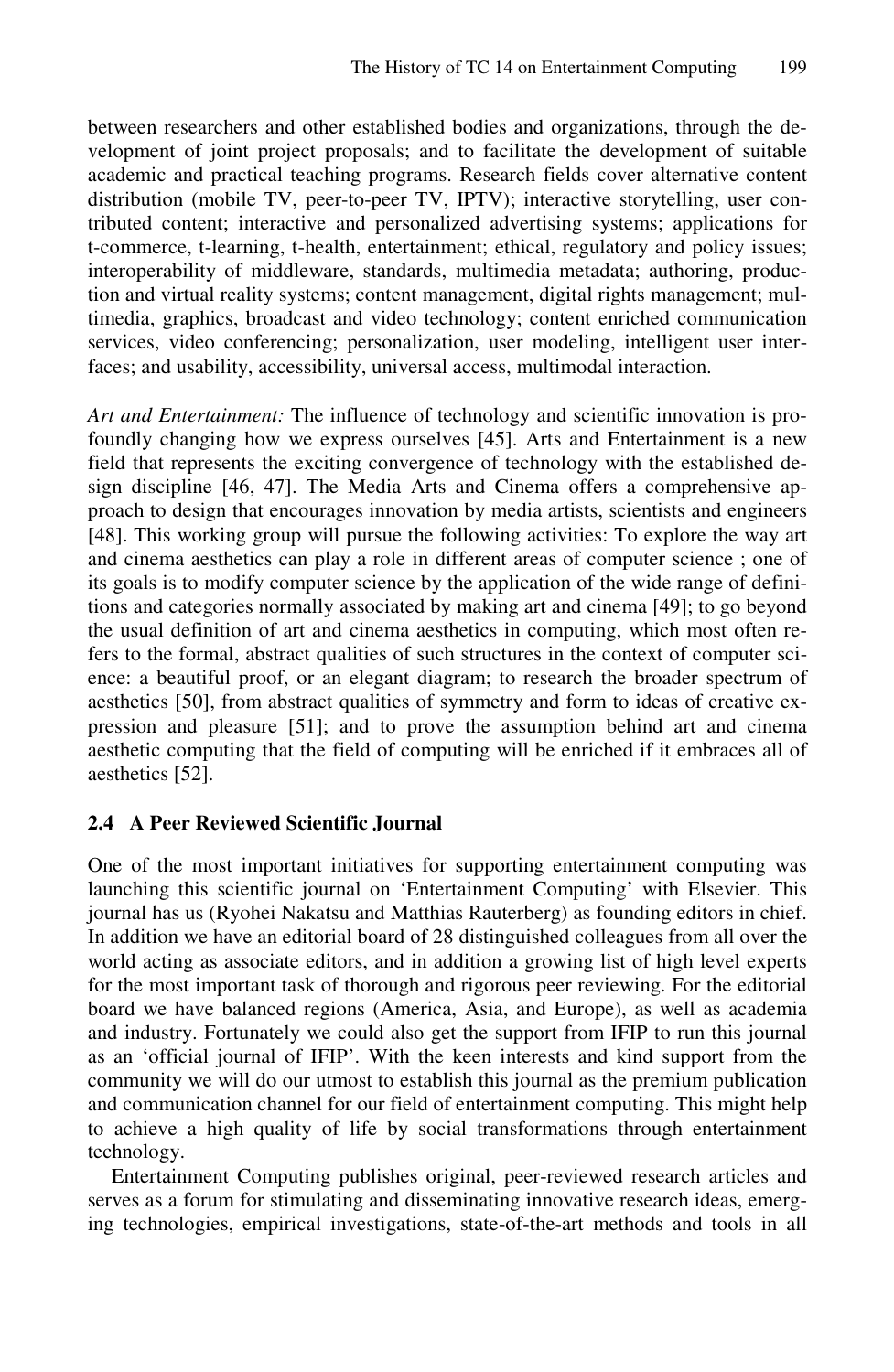aspects of digital entertainment, new media, entertainment computing, gaming, robotics, toys and applications among researchers, engineers, social scientists, artists and practitioners. Theoretical, technical, empirical, survey articles and case studies are all appropriate to the journal. Specific areas of interest include: Computer, video, console and internet games; Digital new media for entertainment; Entertainment robots; Entertainment technology, applications, application program interfaces and entertainment system architectures; Human factors of entertainment technology; Impact of entertainment technology on users and society; Integration of interaction and multimedia capabilities in entertainment systems; Interactive television and broadcasting; Methodologies, paradigms, tools, and software/hardware architectures for supporting entertainment applications; New genres of entertainment technology; Simulation/gaming methodologies used in education, training, and research. In the area of empirical and experimental studies contributions are invited which are very well documented, innovative, and tested or evaluated in a particular entertainment domain.



**Fig. 2.** Layout of the new IFIP journal on Entertainment Computing published by Elsevier

#### **2.5 TC14 Pioneer**

Takahiko Kamae (PhD Electrical Engineering 1966; male) was director of research and development, Laboratories of Image Science and Technology (LIST), Tokyo, Japan, responsible for such projects as networked appliance architecture and ITsupported healthcare management. His past R&D work includes a facsimile communication system, digital videotex, and sketchphone. He received the Medal with Purple Ribbon from the Japanese Government in 2000 for his achievements of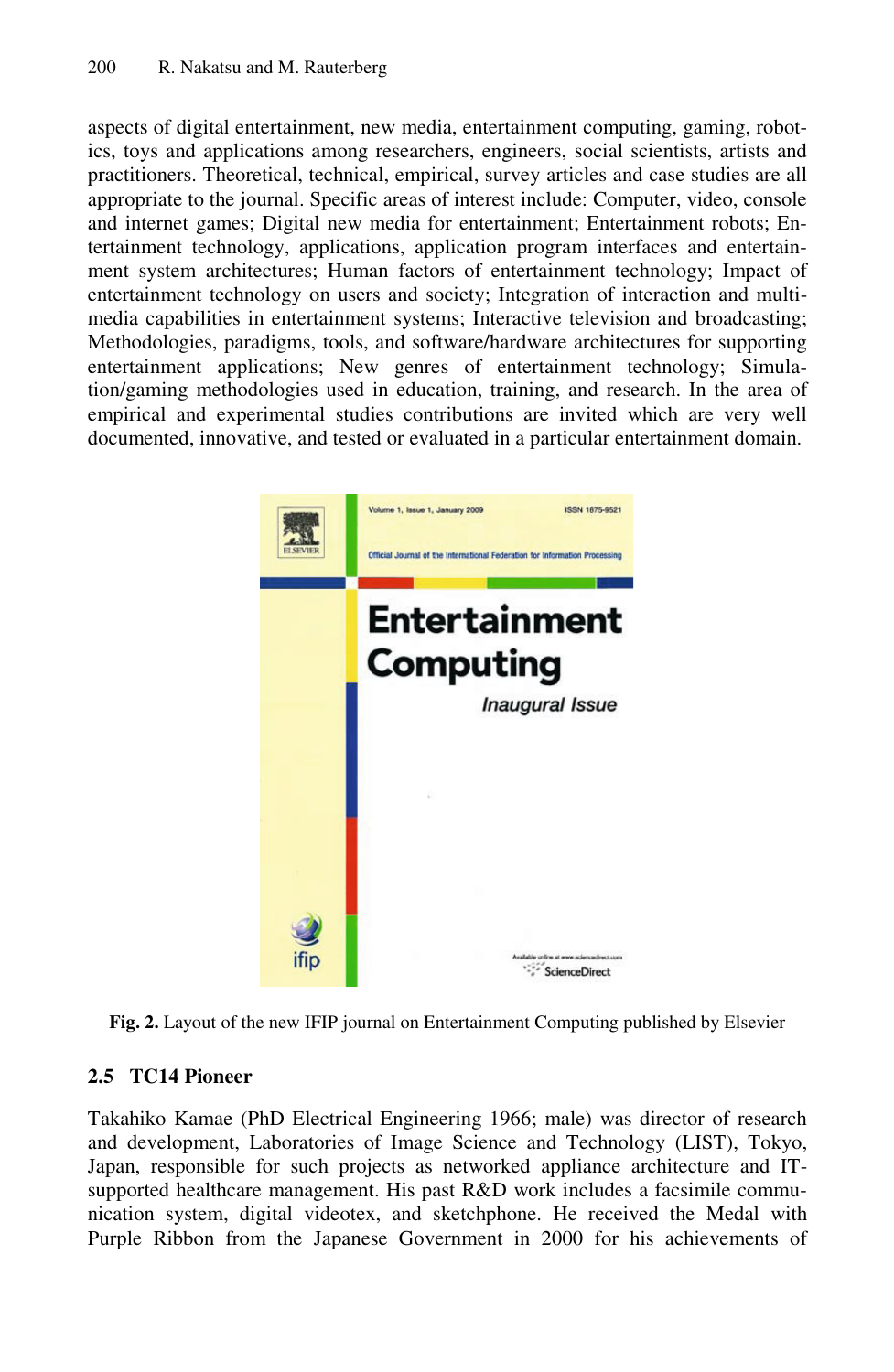facsimile communication system. He organized the first International Workshop on Networked Appliances (IWNA) in November 1998 in Kyoto and served as its general chair. He was chair of the Multimedia Communications Technical Committee, IEEE ComSoc (1999-2001), and was chair of the IFIP Entertainment Computing Task Force. He received his B.S. and M.S. in electronics from Kyoto University and his Ph.D. in electrical engineering from the University of Illinois at Champaign-Urbana. He worked for NTT for 26 years, and was vice president and executive manager of its Human Interface Laboratories from 1990 to 1993. After NTT he joined Hewlett-Packard and was director of its Japan Laboratories from 1993 to 1999. He was member of the advisory board of the Faculty of Advanced Techno-Surgery -Institute of Advanced Biomedical Engineering & Science at Tokyo Women's Medical University.

He retired from NTT, a Japanese telecommunication carrier and started a new career with Hewlett-Packard in 1993. After he took a PhD in 1966, his career began as a research engineer with NTT in 1967. The biggest project he was involved in was the development of a facsimile communication network, which is now nicknamed F-net. From 1990 to 1993 he led NTT's Human Interface (HI) Laboratories as the executive manager. R&D work at NTT's HI Labs includes video compression/ decompression, video and image processing, speech recognition/ synthesis, multimedia human interfaces, and human factors. Based on the discussions held at the labs, he organized the International Workshop on Networked Reality in May, 1994, in Tokyo. The workshop was very successful with good participants from many countries and very stimulating discussions. Multimedia, virtual reality and the information superhighway were really attracting attention in many countries.



**Fig. 3.** The TC14 pioneer Takahiko Kamae among his peers at ICEC 2005 in Sanda, Japan (from left to right: Dr. Benjamin SALEM, secretary; Prof. Dr. Zhigeng PAN, representative from CHINA; Prof. Dr. Takahiko KAMAE, IFIP Pioneer; Prof. Dr. Sidney FELS, representative from CANADA; Prof. Dr. Matthias RAUTERBERG, representative from The Netherlands)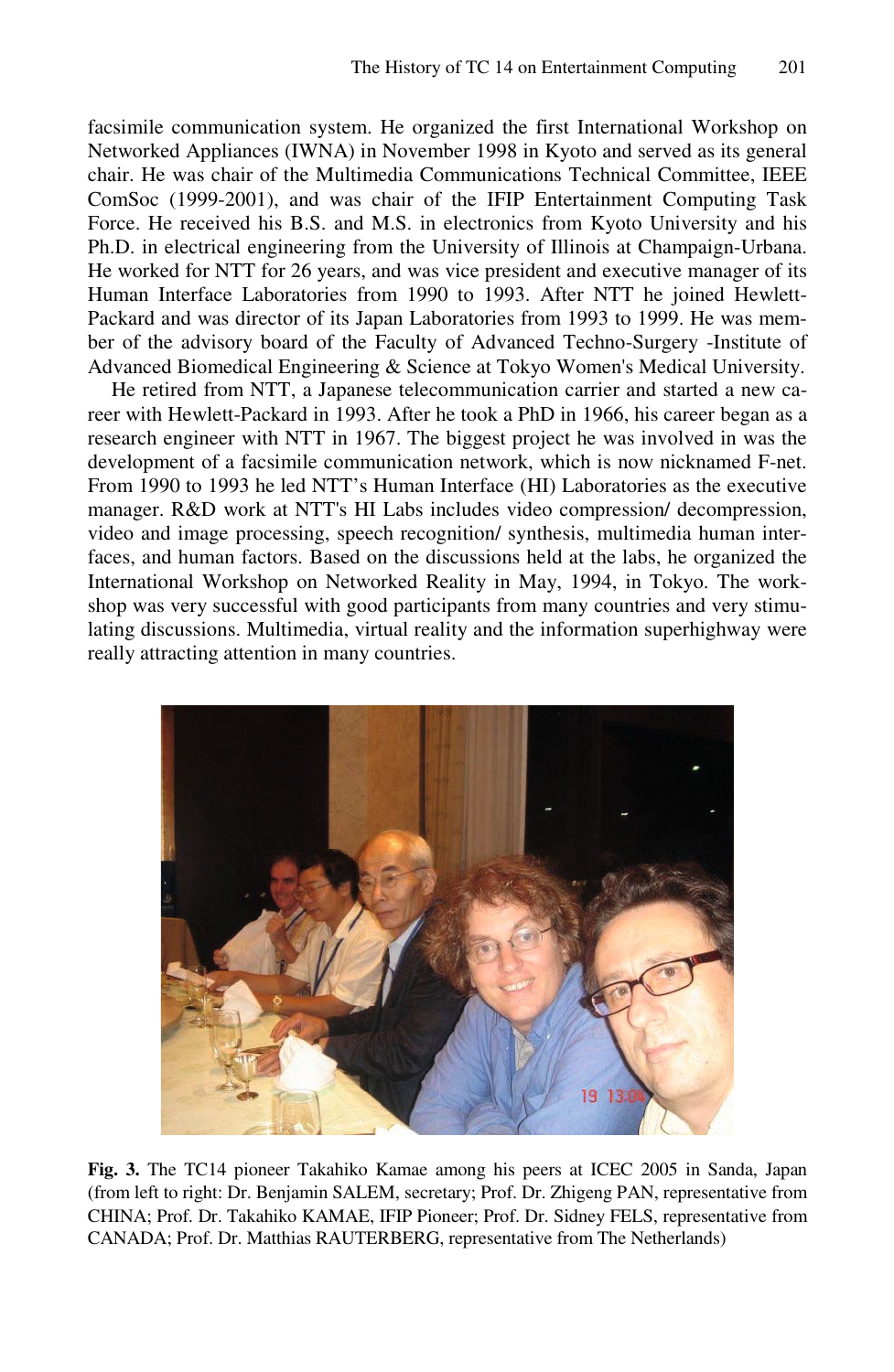In April, 1994, he joined Hewlett-Packard (HP) and began a computer science research laboratory for HP in Tokyo. His organization was called Hewlett-Packard Laboratories Japan (HPLJ) and is located in Kawasaki City, a southwest neighbor of Tokyo. His experiences at Champaign-Urbana helped him a lot to adapt to a U.S.-based company culture. He met people from different countries as well as many Americans on the campus. Such globalism in U.S. universities made his student life at Urbana enjoyable and also stimulating. HP is also cherishing such globalism. It is one of the reasons he liked HP.

For his lifetime achievements and his visionary role in setting up and chairing the taskforce group for 'Entertainment Computing' he is recognized and honored as IFIP TC14 pioneer.

#### **3 Future Directions**

Over the last decades the rapid innovation in ICT has offered ever faster and more versatile access to ever more data, knowledge and information. Although this is of much practical value, the transformative social power of the technology is based on its opening and closing of opportunities for us to have control over shaping and reshaping our electronic and physical access and the terms of access to the knowledge and other resources we need to enable us to earn a living, learn, engage in political debate and action, meet people, choose our sources of news, information, and entertainment, and many other activities essential to determining our quality of life.

Between now and the near future, digital technologies will become even more powerful and affordable for all users and at every level, in digital networks and in product offerings. An increasing number of people will be able to compile, program, edit, create and share content; as a result, they will gain more control and become more immersed in media experiences. But more than technical challenges, the social implications on human behaviour will be of most importance. We need a media ecology movement to heighten consciousness to fight the waste and pollution that media can produce. It is indeed a challenge for the mental environment of our children and future generations. The questions we must ask ourselves are: Do we give them a world that is challenging, stimulating, inspiring, and really entertaining? Do we encourage their intelligence, creativity and curiosity?

**Acknowledgements.** We are very grateful to the International Federation for Information Processing (IFIP) to accept our proposal for setting up the Technical Committee on Entertainment Computing (TC14). We are also very grateful to all countries having their national representative nominated for this TC14.

#### **References**

- 1. Anderson, C.A., Bushman, B.J.: The effects of media violence on society. Science 295, 2377–2379 (2002)
- 2. Rauterberg, M.: Positive effects of entertainment technology on human behaviour. In: Jacquart, R. (ed.) Building the Information Society, pp. 51–58. Kluwer, Dordrecht (2004)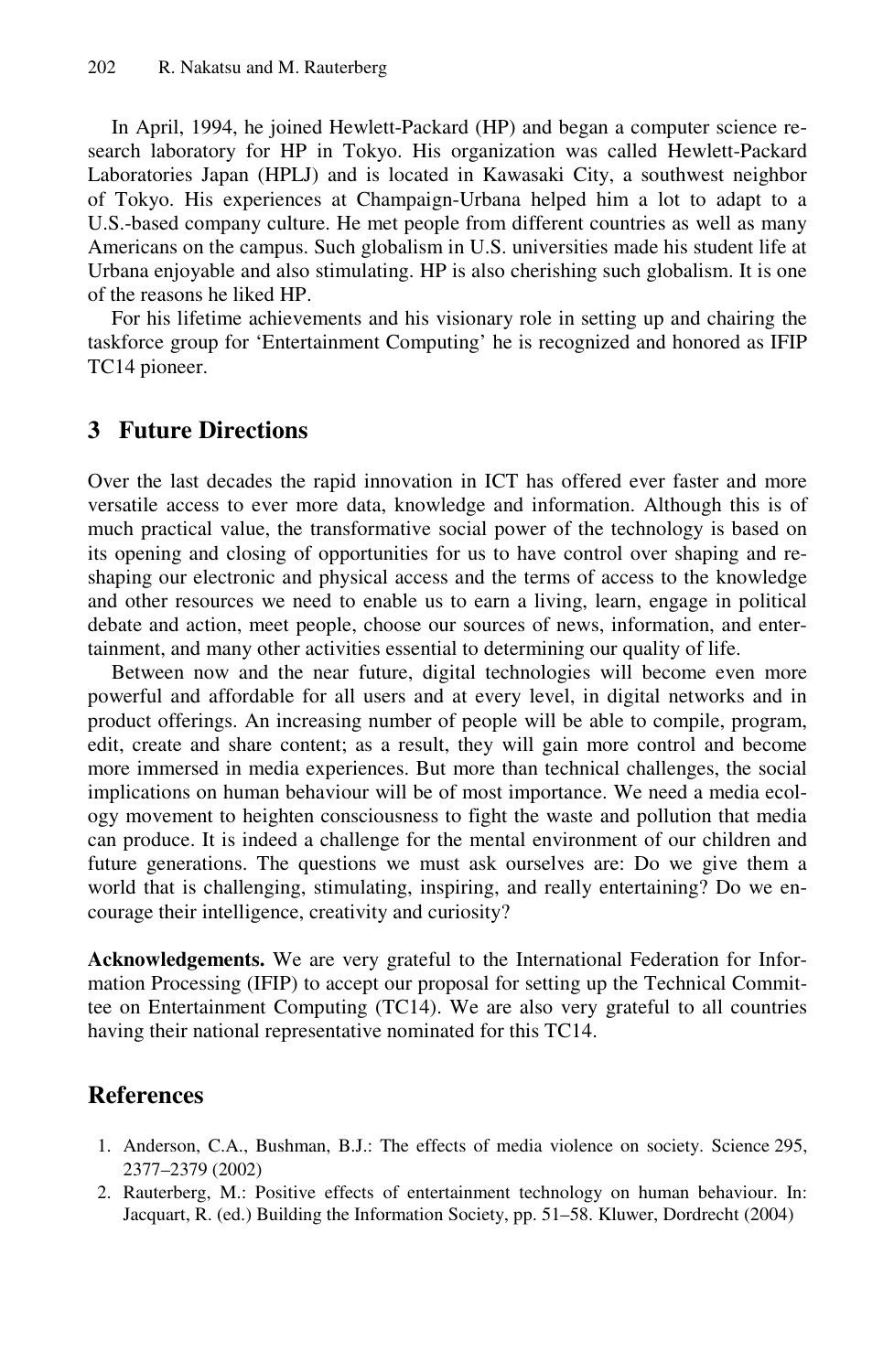- 3. Nakatsu, R.: What is the ultimate form of communication? Artificial Life and Robotics 6(4), 210–214 (2002)
- 4. Nakatsu, R., Rauterberg, M., Vorderer, P.: A new framework for entertainment computing: From passive to active experience. In: Kishino, F., Kitamura, Y., Kato, H., Nagata, N. (eds.) ICEC 2005. LNCS, vol. 3711, pp. 1–12. Springer, Heidelberg (2005)
- 5. Nakatsu, R., Rauterberg, M., Salem, B.: Forms and theories of communication: From multimedia to Kansei mediation. Multimedia Systems 11(3), 304–312 (2006)
- 6. Rauterberg, M.: Hypercomputation, unconsciousness and entertainment technology. In: Markopoulos, P., de Ruyter, B., IJsselsteijn, W.A., Rowland, D. (eds.) Fun and Games 2008. LNCS, vol. 5294, pp. 11–20. Springer, Heidelberg (2008)
- 7. Rauterberg, M.: Entertainment computing, social transformation and the quantum field. In: Nijholt, A., Reidsma, D., Hondorp, H. (eds.) INTETAIN 2009. Lecture Notes of the Institute for Computer Sciences, Social Informatics and Telecommunications Engineering, vol. 9, pp. 1–8. Springer, Heidelberg (2009)
- 8. Nakatsu, R., Hoshino, J. (eds.): Entertainment Computing Technologies and Applications. IFIP AICT, vol. 112. Kluwer, Dordrecht (2003)
- 9. Marinelli, D. (ed.): Entertainment Computing ICEC, Essays on the Future of Interactive Entertainment. Carnegie-Mellon University Press, Pittsburgh (2003)
- 10. Rauterberg, M. (ed.): ICEC 2004. LNCS, vol. 3166, pp. 176–181. Springer, Heidelberg (2004)
- 11. Kishino, F., Kitamura, Y., Kato, H., Nagata, N. (eds.): ICEC 2005. LNCS, vol. 3711. Springer, Heidelberg (2005)
- 12. Harper, R., Rauterberg, M., Combetto, M. (eds.): ICEC 2006. LNCS, vol. 4161. Springer, Heidelberg (2006)
- 13. Ma, L., Rauterberg, M., Nakatsu, R. (eds.): ICEC 2007. LNCS, vol. 4740. Springer, Heidelberg (2007)
- 14. Stevens, S.M., Saldamarco, S. (eds.): ICEC 2008. LNCS, vol. 5309. Springer, Heidelberg (2008)
- 15. Natkin, S., Dupire, J. (eds.): ICEC 2009. LNCS, vol. 5709. Springer, Heidelberg (2009)
- 16. IFIP-EC-NEWS. IFIP Entertainment Computing News service (2003), http:// listserver.tue.nl/mailman/listinfo/icec (cited Septermber 10, 2009)
- 17. IFIP-EC-NEWS-archive. IFIP Entertainment Computing News archive (2003), http:// listserver.tue.nl/mailman/private/icec/ (cited September 10, 2009 )
- 18. IFIP-TC14. IFIP TC 14 Entertainment Computing (2006), http:// www.ifip.org/bulletin/bulltcs/memtc14.htm (cited September 10, 2009)
- 19. IFIP-EC-HOME. IFIP-TC14 homepage of Entertainment Computing (2004), http://www.org.id.tue.nl/IFIP-TC14/ (cited 2009 September 10, 2009)
- 20. Cavazza, M., Charles, F., Mead, S.J.: Character-based interactive storytelling. IEEE Intelligent Systems 17(4), 17–24 (2002)
- 21. RoboCup. The RoboCup Federation's Homepage (1998), http://124.146.198.189/02.html (cited September 10, 2009)
- 22. Eurobot. The Eurobot association's homepage (1998), http://www.eurobot.org/eng/index.php (cited September 10, 2009)
- 23. Fong, T., Nourbakhsh, I., Dautenhahn, K.: A survey of socially interactive robots. Robotics and Autonomous Systems 42(3-4), 143–166 (2003)
- 24. Ono, T., Imai, M., Nakatsu, R.: Reading a robot's mind: A model of utterance understanding based on the theory of mind mechanism. Advanced Robotics 14(4), 311–326 (2000)
- 25. Ishiguro, H., et al.: Robovie: An interactive humanoid robot. Industrial Robot: An International Journal 28(6), 498–504 (2001)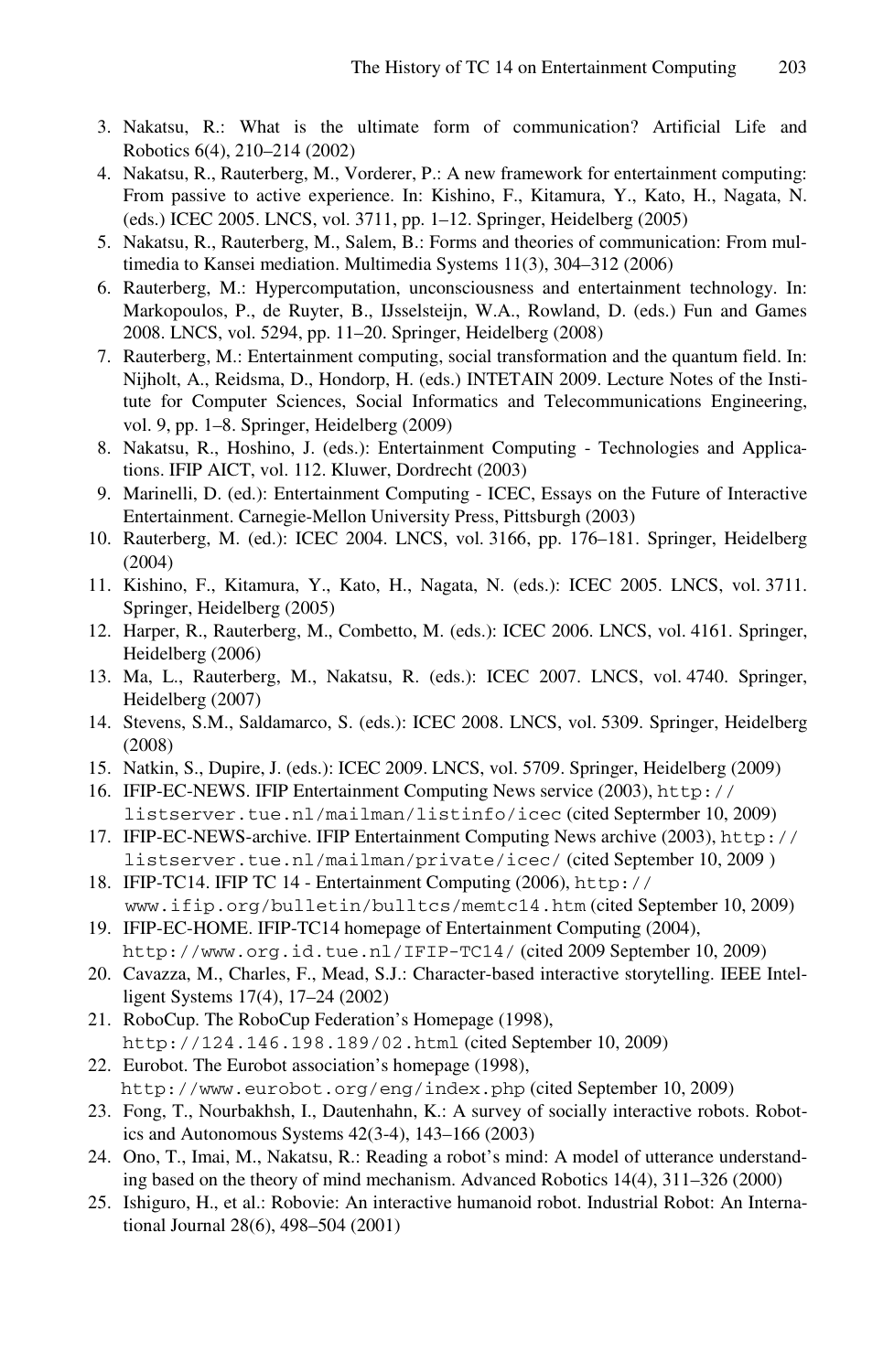- 26. Barakova, E., Zimmer, U.R.: Dynamical situation and trajectory discrimination by means of clustering and accumulation of raw range measurements. In: Mohammadian, M. (ed.) Advances in Intelligent Systems: Theory and Applications - ICAIS 2000, pp. 209–214. IOS Press, Amsterdam (2000)
- 27. Shirabe, M., Baba, Y.: Do three-dimensional real-time interfaces really play important roles? In: Smith, M.J., Salvendy, G., Koubek, R. (eds.) Design of Computing Systems: Social and Ergonomic Considerations, pp. 849–852. Elsevier, Amsterdam (1997)
- 28. Nakatsu, R., Tadenuma, M., Maekawa, T.: Computer technologies that support Kansei expression using the body. In: IEEE International Conference on Multimedia and Expo - ICME 2001, pp. 661–664. IEEE, Piscataway (2001)
- 29. Nakatsu, R., Tosa, N.: Active immersion: The goal of communications with interactive agents. In: Proceedings 4th International Conference on Knowledge-Based Intelligent Engineering Systems and Allied Technologies, pp. 85–89. IEEE, Piscataway (2000)
- 30. Rauterberg, M.: Ambient culture: A possible future for entertainment computing. In: Lugmayr, A., Golebiowski, P. (eds.) Interactive TV: a shared experience - Adjunct Proceedings of EuroITV 2007, pp. 37–39. Tampere International Center for Signal Processing, Tampere (2007)
- 31. van den Herik, H.J., Uiterwijk, J.W.H.M., van Rijswijck, J.: Games solved: Now and in the future. Artificial Intelligence 134(1-2), 277–311 (2002)
- 32. Crawford, C.: The art of computer game design. Osborne McGraw-Hill, Berkeley (1984)
- 33. Ponsen, M., et al.: An evolutionary game-theoretic analysis of poker strategies. Entertainment Computing 1(1) (2009) (p. in press)
- 34. Palazzi, C.E., Ferretti, S., Roccetti, M.: Smart access points on the road for online gaming in vehicular networks. Entertainment Computing 1(1) (2009) (p. this issue)
- 35. Bakkes, S., Spronck, P., van den Herik, J.: Opponent modelling for case-based adaptive game AI. Entertainment Computing 1(1) (2009) (p. in press)
- 36. Rauterberg, M.: Emotional effects of shooting activities: 'real' versus 'virtual' actions and targets. In: Marinelli, D. (ed.) Essays on the Future of Interactive Entertainment, pp. 181–190. Carnegie Mellon University Press, Pittsburgh (2006)
- 37. van Lankveld, G., Spronck, P., Rauterberg, M.: Difficulty scaling through incongruity. In: Mateas, M., Darken, C. (eds.) Proceedings of the Fourth Artificial Intelligence and Interactive Digital Entertainment Conference - AIIDE 2008, pp. 228–229. AAAI Press, Menlo Park (2008)
- 38. Sloane, A., Nakatsu, R., Baillie, L.: Ethical issues of entertainment computing in the home. In: Proceedings of the International Conference on Advances in Computer Entertainment Technology - ACE 2007, p. 304. ACM, New York (2007)
- 39. Sloane, A.: Ethical aspects of home informatics and telematics. In: Sloane, A. (ed.) Home-Oriented Informatics and Telematics, pp. 63–70. Springer, Heidelberg (2005)
- 40. Rauterberg, M.: Entertainment technology and human behaviour: Literature search. Technical Note, Eindhoven University of Technology, The Netherlands, Eindhoven (2004)
- 41. Mitcham, C.: Computers, information and ethics: A review of issues and literature. Science and Engineering Ethics 1(2), 113–132 (1995)
- 42. Preiser, W., Ostroff, E. (eds.): Universal design handbook. McGraw-Hill Professional, New York (2001)
- 43. Jensen, J.F.: Interactive television: New genres, new format, new content. In: Proceedings of the Second Australasian Conference on Interactive Entertainment, pp. 89–96. Creativity&Cognition Studios Press, Sydney (2005)
- 44. Cesar, P., Chorianopoulos, K., Jensen, J.F. (eds.): EuroITV 2007. LNCS, vol. 4471. Springer, Heidelberg (2007)